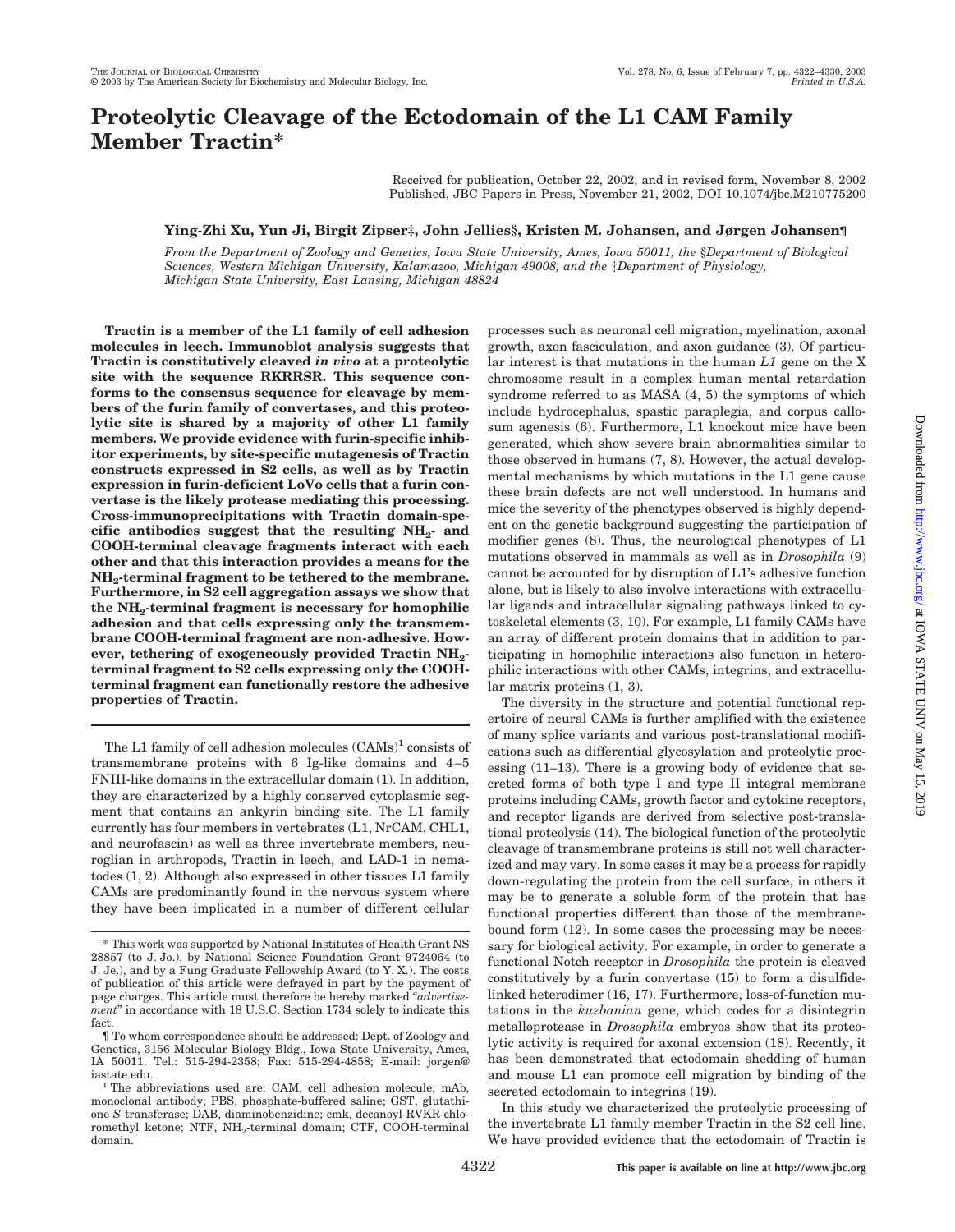constitutively cleaved by a furin-like convertase at a dibasic cleavage site conserved in many L1 family member CAMs. We further demonstrate that the shedded ectodomain can be tethered to the membrane by binding to the cleaved transmembrane fragment and that this interaction promotes homophilic adhesion. We propose that this novel mechanism may be a general feature for tethering the  $NH_2$ -terminal domain of L1 family CAMs generated by cleavage at this site to the membrane.

### MATERIALS AND METHODS *Experimental Preparations*

For the present experiments we used the two hirudinid leech species *Hirudo medicinalis* and *Haemopis marmorata*. The leeches were either captured in the wild or purchased from commercial sources. Dissections of nervous tissue were performed in leech saline solutions with the following composition (in mM): 110, NaCl; 4, KCl; 2, CaCl<sub>2</sub>; 10, glucose; 10, HEPES; pH. 7.4.

#### *Antibodies*

The previously reported Tractin monoclonal antibodies (mAbs), Laz6-56, 4G5, 3A11, and 3A12 (20–22) were used in these studies. In addition a new antibody, 1H4, was made to a glutathione *S*-transferase (GST) fusion protein of the PGYG domain of Tractin in the pGEX vector system (Amersham Biosciences) encompassing the sequence  $Thr^{1184}$ -Pro<sup>1662</sup>. The correct orientation and frame of the construct was verified by sequencing the insert. The fusion protein was expressed in XL1-Blue cells (Stratagene), harvested, and purified over glutathione-agarose (Sigma) columns according to standard protocols (Amersham Biosciences). Balb C mice were injected with 50  $\mu$ g of the purified fusion proteins at 21-day intervals. After the third boost spleen cells of the mice were fused with Sp2 myeloma cells and monospecific hybridoma lines established using standard procedures (23). All procedures for monoclonal antibody production were performed by the Iowa State University Hybridoma facility. V5 and Fc antibody were obtained from commercial sources (Invitrogen and ICN, respectively).

#### *Full-length and Tractin Deletion Constructs*

A full-length Tractin construct (M1-V1880) was cloned into the pMT/ V5-HisB vector (Invitrogen) using standard procedures (24). A series of deletions of this construct were made in the pMT/V5-HisB vector: Ac with the acidic domain deleted from  $Pro^{1089} - Pro^{1161}$ ,  $\Delta PGYG$  with the PGYG domain deleted from Gly<sup>1197</sup>-Leu<sup>1656</sup>, and  $\Delta$ Ac/PGYG with both the acidic and the PGYG domains deleted from Pro<sup>1089</sup>-Leu<sup>1656</sup>. These constructs contain an in-frame V5 tag at the COOH-terminal end. In addition, a series of NH<sub>2</sub>-terminal sequence deletion constructs were cloned into the pMT/BiP/V5-HisB vector (Invitrogen), which contains the *Drosophila* BiP secretion signal to ensure the proper processing of the expressed proteins in transfected S2 cells. The CTF construct contained the sequence of Ser<sup>905</sup>-Val<sup>1880</sup> after the first cleavage site, the  $\Delta$ Ig/FN1-3 construct contained the sequence of Pro $957 -$ Val<sup>1880</sup> after the third FNIII domain, and the  $\Delta Ig/FN$  construct contained the remaining sequence of Pro<sup>1092</sup>-Val<sup>1880</sup> after the fourth FNIII domain. Full-length Tractin (M1-V1880) was also cloned into the pcDNA3.1 vector (Invitrogen) for mammalian cell transfections in LoVo (ATCC) and HEK293T (Genehunter) cells. For expression in COS cells (ATCC) the  $NH_2$ -terminal fragment of Tractin from M1-K890 was ligated in-frame to a human IgG Fc fragment (AF150959) in the pcDNA3.1 vector (Invitrogen) resulting in the  $NH_2$ -terminal fragment (NTF)-Fc fusion construct. For control experiments the Fc fragment alone was also cloned into the pcDNA3.1 vector. For SDS-PAGE mobility comparisons a GST fusion protein containing the sequences of the acidic and the PGYG domain  $(Glu<sup>1093</sup>-Thr<sup>1660</sup>)$  was made and expressed in the pGEX vector system (Amersham Biosciences) as described above. In addition, a full-length Tractin construct where the sequence RKRRSR was changed to AAAASA was generated by PCR mutagenesis using standard procedures (24). The fidelity of all constructs was verified by sequencing at the Iowa State University Sequencing Facility.

#### *Expression of Tractin Constructs in Transfected Cells*

*Drosophila* Schneider 2 (S2) cells were grown in Shields and Sang M3 insect medium (Sigma) containing 10% fetal bovine serum and antibiotics. S2 cells were transfected with Tractin cDNA clones using a calcium phosphate transfection kit (Invitrogen). Stable lines of each Tractin subclone were established by co-transfection with pCoHYGRO

(Invitrogen) to confer hygromycin resistance. The stable lines were maintained with  $300 \mu g/ml$  hygromycin (Invitrogen) in the culture medium. The expression of Tractin subclones was induced with 0.5 mM CuSO4. COS cells and HEK293T cells were grown in Dulbecco's modified Eagle's medium with 10% fetal bovine serum. LoVo cells were grown in Ham's F12 medium with 10% fetal bovine serum. COS, HEK293T, and LoVo cells were plated overnight to reach 80% confluence and transiently transfected with Tractin/pcDNA3.1, NTF-Fc/pcDNA3.1, or Fc/pcDNA3.1 using LipofectAMINE as per the manufacturer's instructions (Invitrogen). Cells expressing Tractin or modified versions of Tractin were harvested 24–48 h after transfection and pelleted by centrifugation at 2,000 rpm for 5 min. For some experiments the supernatant was collected for further analysis by SDS-PAGE and immunoblotting. The pellet was resuspended in cell lysis buffer (50 mM Tris, 150 mM NaCl, 1% Nonidet P-40, pH 7.4) at 37 °C for 10 min before centrifugation at 12,000 rpm for 10 min. In some cases the samples were additionally sonicated. The resulting supernatant was collected and analyzed with SDS-PAGE and immunoblotting. NTF-Fc and Fc protein for cell aggregation assays in cultured S2 cells was obtained by harvesting NTF-Fc- or Fc-expressing COS cells 48 h after transfection. The cells were resuspended and sonicated in S2 cell culture medium at  $5 \times 10^6$  cells/ml. The supernatant was collected after centrifugation at 12,000 rpm for 10 min and applied to cultured S2 cells expressing various Tractin deletion constructs for cell aggregation analysis. The levels of NTF-Fc and Fc protein in the lysate were verified by SDS-PAGE and immunoblotting.

#### *Biochemical Analysis*

*SDS-PAGE and Immunoblotting—*SDS-PAGE was performed according to standard procedures (25). Electroblot transfer was performed as in Towbin *et al.* (26) with  $1 \times$  buffer containing 20% methanol and in most cases including 0.04% SDS. For these experiments we used the Bio-Rad MiniPROTEAN II system, electroblotting to  $0.2 \mu$ m nitrocellulose, and using anti-mouse horseradish peroxidase-conjugated secondary antibody (Bio-Rad) (1:3000) for visualization of primary antibody diluted 1:1000 in Blotto. The signal was developed with DAB (0.1 mg/ml) and  $H_2O_2 (0.03%)$  and enhanced with 0.008% NiCl<sub>2</sub> or visualized using chemiluminescent detection methods (ECL kit, Amersham Biosciences). The immunoblots were digitized using an Arcus II scanner (AGFA).

*Immunoprecipitation—*Immunoprecipitations were performed at 4 °C. Dissected *Hemopis* leech nerve cord were homogenized in extraction buffer (20 mm Tris-HCl, 200 mm NaCl,  $1 \text{ mm } MgCl_2$ ,  $1 \text{ mm } CaCl_2$ , 0.2% Nonidet P-40, 0.2% Triton X-100, pH 7.4 containing the protease inhibitors phenylmethylsulfonyl fluoride and aprotinin from Sigma and the homogenate (20  $\mu$ ) incubated with the nonspecific mouse IgG conjugated to protein G beads for 2 h. The resulting supernatant was then incubated with anti-Tractin antibody conjugated to protein G beads (10  $\mu$ l) overnight. For immunoprecipitations from Tractin construct expressing S2 cell lines the cells were harvested and sonicated in immunoprecipitation buffer (20 mM Tris-HCl, 10 mM EDTA, 1 mM EGTA, 150 mM NaCl, 0.2% Triton X-100, 0.2% Nonidet P-40, pH 7.4) containing the protease inhibitors phenylmethylsulfonyl fluoride and aprotinin. Appropriate amounts of antibody were conjugated to 10  $\mu$ l of protein G-Sepharose beads (Sigma) for 2 h on ice. In the case of immunoprecipitations from S2 cell culture medium the cell medium was incubated with antibody-conjugated protein G-Sepharose beads overnight. After a brief spin for 20 s at 2000 rpm the supernatant was discarded and the immunoaffinity matrix resuspended and washed three times with 400  $\mu$ l of extraction buffer for 15 min. The final pellet was resuspended in 20  $\mu$ l of SDS-PAGE sample buffer and boiled for 5 min before centrifugation and analysis of the supernatant by SDS-PAGE and immunoblotting.

For co-immunoprecipitation experiments with Tractin deletion constructs Laz6-56 antibody was conjugated to protein G-Sepharose beads as described above. The resulting Laz6-56-conjugated immunobeads were then incubated for 12 h with 400  $\mu$ l of culture medium obtained from S2 cells that had expressed full-length Tractin for 12 h. After a brief spin for 20 s at 2000 rpm the supernatant was discarded and the immunobeads resuspended and washed three times with immunoprecipitation buffer. The immunobeads were then incubated with 200  $\mu$ l of lysate from  $\Delta I$ gFN,  $\Delta I$ gFN1–3, and CTF construct expressing S2 cells for 12 h. The resulting immunoprecipitate was processed and analyzed by SDS-PAGE and immunoblotted as described above.

*Biotinylation Assays—*S2 cells transfected with the Tractin/pMT-V5 construct were induced with  $0.5$  M  $CuSO<sub>4</sub>$  for 24 h and subsequently washed three times with ice-cold PBS (pH 8.0). Cells were resuspended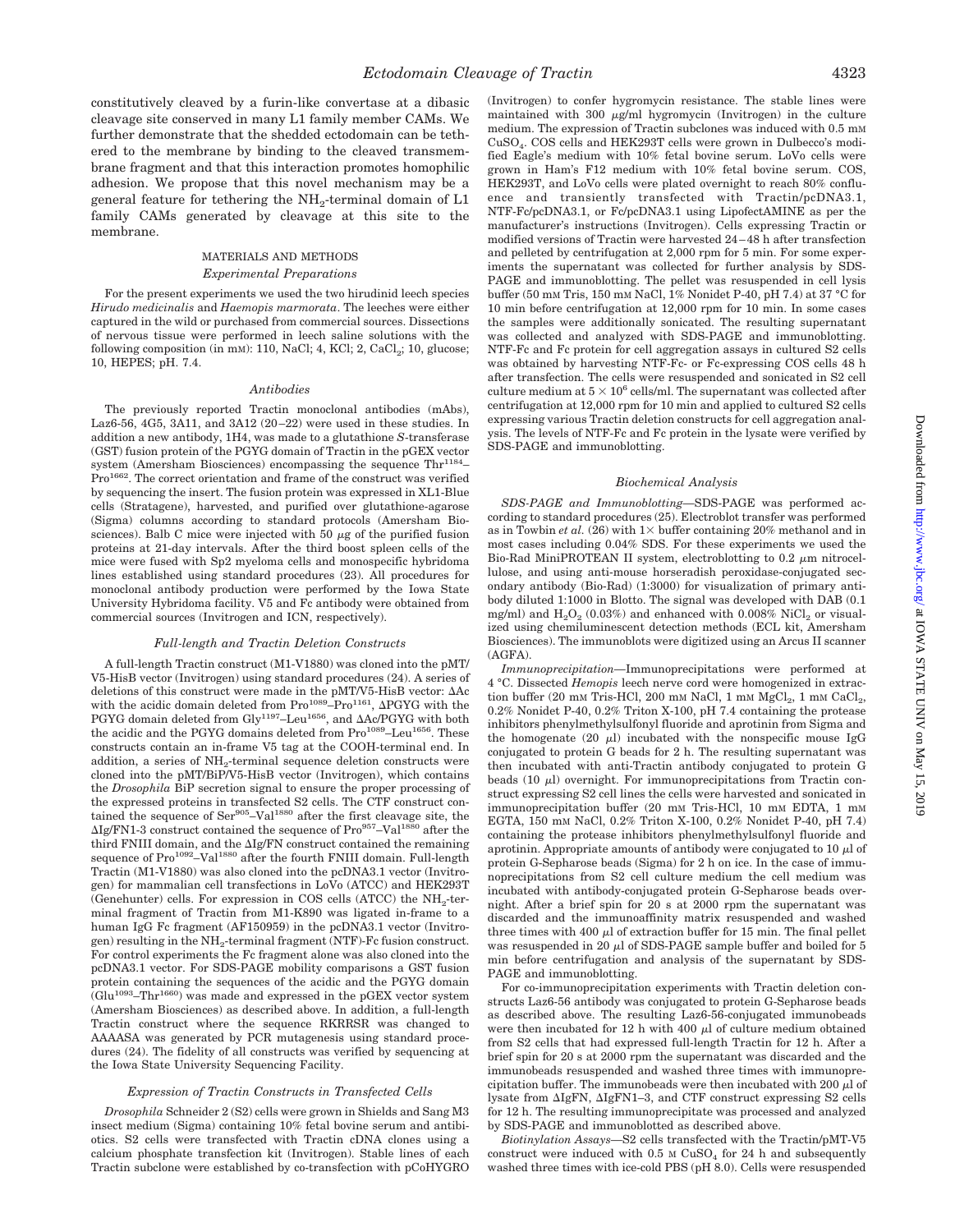

FIG. 1. **Domain-specific Tractin antibodies.** *A*, diagram of the Tractin protein. The protein sequence is organized into six Ig domains, four FNIII domains, an acidic domain, a PGYG repeat-containing domain, which is collagen-like, a transmembrane domain (*TM*), and a cytoplasmic domain with an ankyrin binding and a PDZ binding (S*X*V) motif. The two putative proteolytic cleavage sites in the third FNIII domain (cleavage site I) and between the PGYG-repeat and transmembrane domains are indicated by *arrows*. The monoclonal antibodies 4G5, 3A11, 1H4, and 3A12 were made to fusion proteins or peptides of Tractin sequences as indicated by the *black horizontal bars*. mAb Laz6-56 (*6-56*) recognizes the NH2-terminal fragment of Tractin. The predicted molecular mass of the fragments generated by proteolytic cleavage at sites I and II is shown on the *line* below the diagram. *B*, immunoblots of *Haemopis* nerve cord proteins labeled with Tractin domain-specific antibodies. Antibody to the NH<sub>2</sub>-terminal fragment (4G5) recognized a 130-kDa band, antibody to the fourth FNIII and/or acidic domain (3A11) recognized a doublet of bands, whereas antibody to the cytoplasmic domain (3A12) only recognized the high band of the doublet. *C*, immunoblots of *Haemopis* nerve cord proteins after separation by SDS-PAGE and labeled with mAb 1H4 and Laz6-56. On these immunoblots of intentionally overloaded lanes, full-length Tractin is recognized by both antibodies as a weak band (*arrow*) migrating with a relative molecular mass of 290 kDa. In *B* and *C* the migration of molecular mass markers in kDa is indicated in *gray*.

at a concentration of  $2.5 \times 10^7$  cells/ml in PBS (pH 8.0). Sulfo-NHS-LS-Biotin (Pierce) was added to cells at 1 mg/ml or mock treated for 30 min at room temperature. The cells were then washed three times with ice-cold PBS to remove any remaining biotinylation reagent. The cells were sonicated in immunoprecipitation buffer as described above at a concentration of  $5 \times 10^7$  cells/ml. The extracts were precleared with protein G beads at 4 °C for 2 h, and the precleared extracts were directly immunoprecipitated with 1H4 antibody conjugated to protein G-Sepharose matrix or incubated with streptavidin-agarose beads overnight at 4 °C. The next day the beads were washed three times for 10 min with immunoprecipitation buffer at 4 °C. Then the beads were boiled in 20  $\mu$ l of SDS-PAGE sample buffer for subsequent analysis by SDS-PAGE and immunoblotting.

*Furin Inhibition—*For furin convertase inhibition studies decanoyl-RVKR-chloromethyl ketone (cmk) (Bachem, Switzerland) was added to S2 cells expressing the full-length Tractin construct for a final concentration of 50 mM. The cells were induced with  $0.5$  mM  $CuSO<sub>4</sub>$  and grown for 12 h before harvesting and analysis as described above.

*Cell Adhesion Assays—*Cell aggregation assays were carried out essentially as described in Hortsch *et al.* (27). Briefly, S2 cells expressing Tractin constructs were plated in 6-well culture dishes at  $1.0 \times 10^6$ cells/ml, induced with  $0.5$  mM  $CuSO<sub>4</sub>$ , and grown for 12 h before the cells were aggregated for 2 h at room temperature on a shaking platform at 100 rpm. Digital images of the aggregated cells were obtained on a Zeiss Axiovert inverted microscope using a Paultek digital camera. To investigate the role of the interaction between NTF-Fc and CTF in cell adhesion, CTF and IgFN construct-expressing S2 cells were plated at  $1.0 \times 10^6$  cells/ml. For experimental cultures 100  $\mu$ l/ml of NTF-Fc lysate obtained from NTF-Fc-expressing COS cells as described above were added. For control cell cultures  $100 \mu l/ml$  of untransfected COS cell lysate were added. The cells were induced with  $0.5$  mM  $CuSO<sub>4</sub>$  and grown for 12 h, and aggregation assays were carried out as described above. For quantification a digital image of a field in the middle of each well was obtained, and the number of aggregates containing more than 10 cells were counted. The difference in the number of aggregates found in experimental and control wells was compared using a Student's *t* test. In some control experiments  $100 \mu$ l/ml of lysate from Fc-expressing COS cells were added as described above. That equivalent levels of Fc and NTF-Fc expression were obtained was verified by immunoblotting and labeling with Fc antibody.

For homophilic interaction assays Tractin-transfected S2 cells were labeled with DiI (Molecular Probes, Eugene, OR). The cells were incubated with 2  $\mu$ l of 2 mg/ml DiI solution for each milliliter of culture medium at room temperature for 1 h before the cells were washed three times with fresh medium to remove excess dye. Untransfected S2 cells were labeled with DiO using Vybrant DiO cell labeling solution (Molecular Probes).  $5 \mu l$  of the DiO solution were added for each milliliter of culture medium at room temperature for 1 h before the cells were washed three times with fresh medium. DiI- and DiO-labeled cells were mixed at 1:1 to a final concentration of  $1.0 \times 10^6$  cells/ml. The cell mixture was induced with  $0.5$  mm  $CuSO<sub>4</sub>$  and grown for 12 h, and aggregation assays carried out as described above. Images of the labeled preparations were obtained on a Zeiss Axioskop equipped with the appropriate filter sets and a Paultek digital camera.

*Immunohistochemistry—*Tractin-expressing S2 cells were affixed to polylysine-coated slides and fixed for 2 h in 2% paraformaldehyde in 0.1 M phosphate buffer, pH 7.4. The slides were incubated 3 h at room temperature with diluted antibody in PBS containing 0.4% Triton X-100 and 0.005% sodium azide, washed in PBS with 0.4% Triton X-100, and incubated with fluorescein isothiocyanate-conjugated goat anti-mouse antibody (ICN, 1:200 dilution). After three washes in PBS the fluorescently labeled preparations were mounted in glycerol with 5% *n*-propyl gallate. A confocal series of images for each of the labeled preparations were obtained with a Leica confocal TCS NT microscope at  $1-\mu m$  intervals using the appropriate laser lines and filter sets.

#### RESULTS

Fig. 1*A* shows a diagram of the domain structure of Tractin. It contains 6 Ig domains, 4 FNIII-like domains, an acidic domain, 12 repeats of a novel collagen-like proline- and glycinerich sequence motif, a transmembrane domain, and an intracellular tail with an ankyrin and a PDZ domain binding motif (21, 22). The predicted molecular mass of Tractin is 198 kDa; however, antibodies to the NH<sub>2</sub>-terminal sequence of Tractin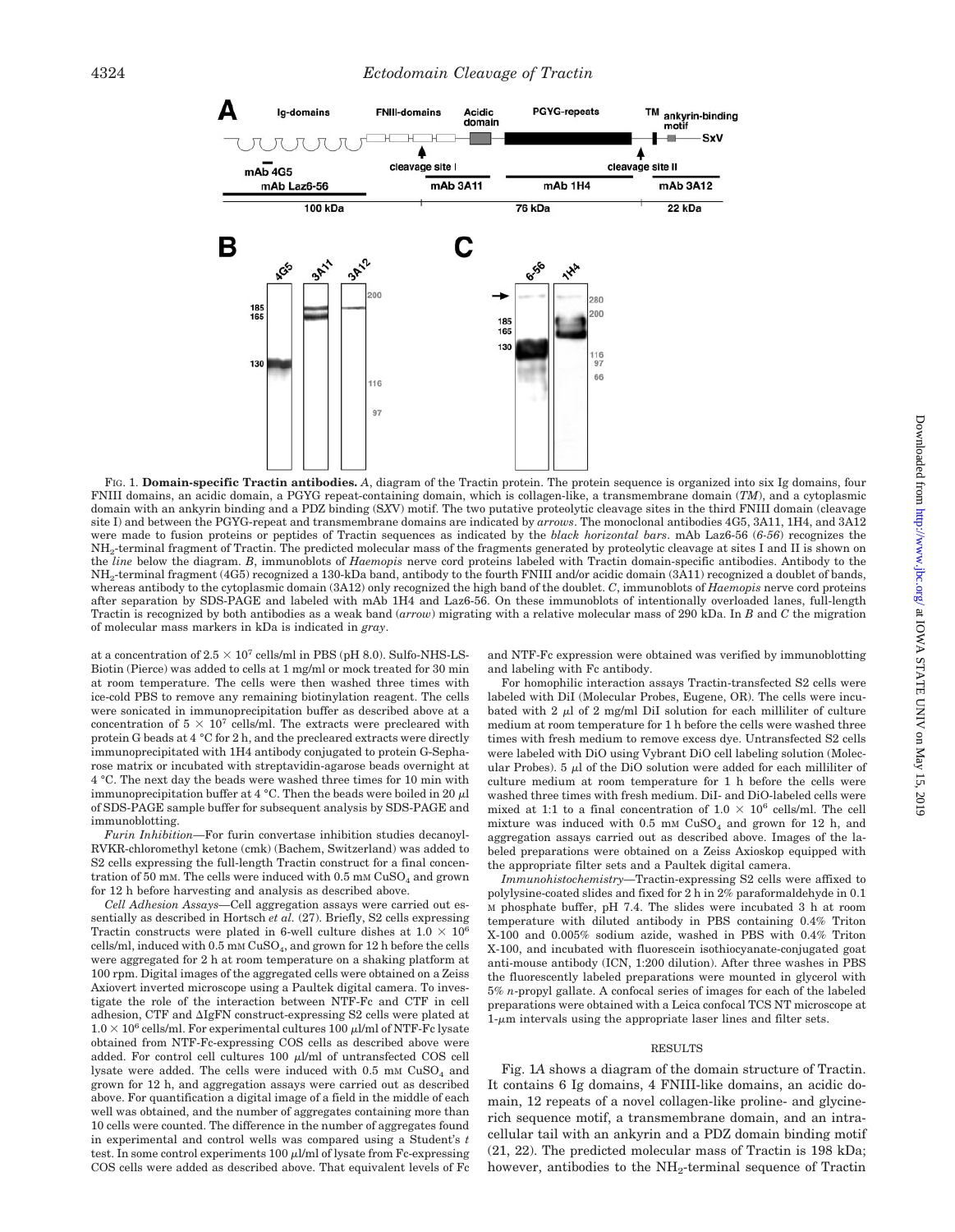FIG. 2. **Diagram of Tractin deletion and expression constructs.** The fulllength and the COOH-terminal deletion constructs have an in-frame V5 tag (*V5*), whereas the NTF construct was fused to an Fc tag (*Fc*). The different domains of Tractin are indicated *above* the figure: *Ig,* immunoglobulin domains; *FN,* FNIII domains; *Ac*, acidic domain; *PGYG*, PGYG collagen-like domain; *TM*, transmembrane domain.



-Fc

recognized only a 130-kDa glycosylated fragment on standard immunoblots (Fig. 1*B*). Furthermore, antibodies to the fourth FNIII- and acidic domains and the PGYG-repeat domain (mAb 3A11, mAb 1H4) both recognize a doublet of bands of  $\sim$ 165 and 185 kDa whereas an antibody to the intracellular domain (mAb 3A12) recognized only the higher 185-kDa band (Fig. 1*B*). This and observations with other domain-specific antibodies suggest that Tractin is cleaved at two sites (Fig. 1*A*, *arrows*), one in the third FNIII domain, and one just proximal to the transmembrane domain (22). Previously, a full-length version of the Tractin protein has not been observed on immunoblots of leech central nervous system proteins (21, 22); however, on greatly overloaded gels the same faint band corresponding to the expected size for the unprocessed protein can be detected with different domain-specific antibodies (Fig. 1*C*). The several hundred-fold ratio of cleaved fragments to full-length protein indicate that Tractin is constitutively post-translationally processed in the leech central nervous system.

*Expression and Processing of Tractin in the S2 Cell Line—*To study the processing of Tractin and to determine the ability of Tractin to mediate homophilic and/or heterophilic interactions we transfected *Drosophila* S2 cells with Tractin expression constructs under the control of a metallothionein promoter. Fig. 2 shows diagrams of the full-length and the various truncated Tractin constructs with COOH-terminal V5 epitopes employed in these studies. In addition, we generated an Fc fusion construct of the NTF from the starting methionine to the first cleavage site (Fig. 2). Stably transfected S2 cell lines were obtained for the full-length construct as well as for the deletion constructs. Interestingly, the cell line expressing full-length Tractin cleaves Tractin in a pattern identical to that observed in leech nerve cords (compare Fig. 3 and Fig. 1*B*). In immunoblots of cell lysate-containing cell membranes, antibodies to the COOH-terminal part of Tractin (3A11 and V5) recognize a  $180 - kDa$  band whereas antibodies to the NH<sub>2</sub>-terminal fragment (Laz6-56) recognize a 110-kDa band (Fig. 3*A*). As a consequence of artificial overexpression in the cell culture the full-length protein migrating at  $\sim$ 290 kDa is relatively more abundant under these conditions than in the *in vivo* situation (Fig.  $3A$ ). The 110-kDa  $NH_2$ -terminal fragment is found both in the medium and cell lysate (Fig. 3, *A* and *B*). In contrast, the 160-kDa band is only found secreted into the medium and is not recognized by antibodies to either the NH<sub>2</sub>-terminal fragment or the intracellular domain (Fig. 3*B*). That the molecular



FIG. 3. **Proteolytic processing of a full-length Tractin construct in stably transfected S2 cells.** *A*, immunoblot of S2 cell lysate that includes cell membranes. The Tractin construct is tagged with the V5 epitope at the COOH-terminal end. Full-length Tractin is detected as an  $\sim$ 280-kDa band with both Laz6-56, 3A11, and V5 antibody, the COOH-terminal transmembrane fragment as a 180-kDa band by 3A11 and V5 antibody, whereas the  $NH_2$ -terminal fragment is detected as a 110-kDa band by the mAb Laz6-56. That the  $NH<sub>2</sub>$ -terminal fragment is found in the cell lysate suggests that it is tethered to the cell surface. *B*, immunoblot of cell medium from S2 cells expressing full-length Tractin. In the cell medium the secreted middle fragment is detected as a 160-kDa band by mAb 3A11 whereas the secreted form of the NH2 terminal fragment is detected as a 110-kDa band by mAb Laz6-56. No V5-tagged fragments of Tractin are detected in the cell medium by V5 antibody. The migration of molecular mass markers in kDa is indicated in *gray*.

masses of these bands do not precisely correspond to those from leech nerve cords is due to differences in glycosylation in the S2 cell line and the added V5 tag.

The migration on SDS-PAGE of the doublet of bands from leech central nervous system proteins recognized by Tractin COOH-terminal domain-specific antibodies of 165 and 185 kDa (Fig. 1*B*) are much higher than the 76 and 98 kDa predicted for these bands based on their amino acid sequence. This discrepancy can either be due to homo- and/or heterodimer formation through the formation of SDS-resistant covalent bonds or to anomalous gel migration (22). In order to distinguish between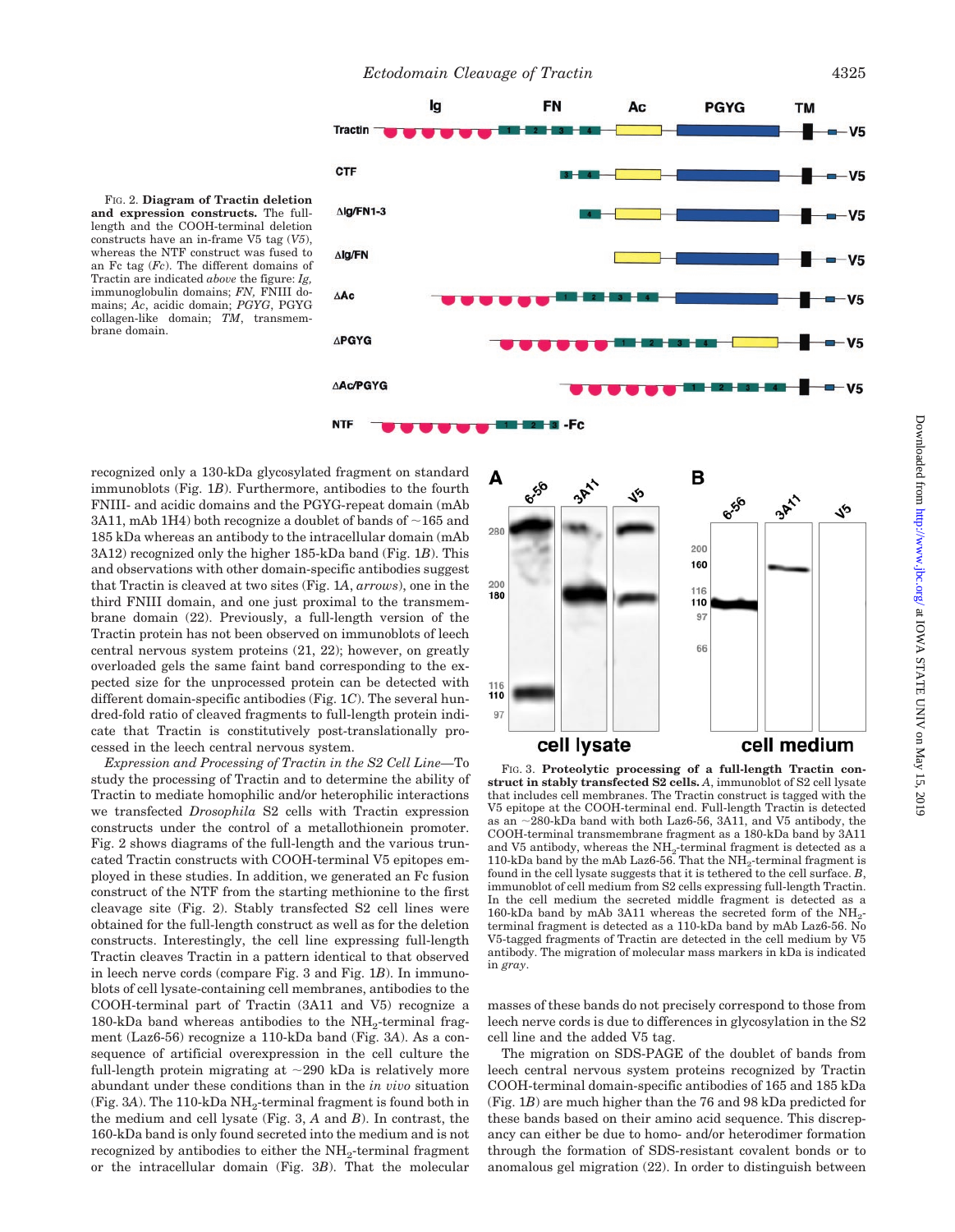

FIG. 4. **Relative migration of Tractin deletion constructs and domains separated by SDS-PAGE.** Immunoblots of cell lysate from S2 cells expressing full-length Tractin,  $\Delta$ PGYG,  $\Delta$ Ac, and  $\Delta$ Ac/PGYG constructs, respectively, were labeled with V5 antibody in *A* and with Laz6-56 antibody in *B*. The predicted molecular mass of the full-length Tractin construct is 200 kDa; however, it migrates as an  $\sim$ 290 kDa protein relative to molecular mass markers on SDS-PAGE (*lanes 1* and *5*). The majority of this anomalous gel migration is due to sequences in the COOH-terminal Tractin fragment as the  $NH<sub>2</sub>$ -terminal fragment migrates close to its predicted size of 100 kDa (*B*). Deleting the Ac and PGYG domains individually does not significantly change the anomalous gel migration (*lanes 2*, *3*, *6*, and *7*); however, when both the acidic and PGYG domains are deleted the relative migration of the resulting peptides were 50–65 kDa closer to the migration predicted from their amino acid sequence (*lanes 4* and *8*). *C*, the relative migration of a GST fusion protein containing only the Ac and PGYG domains detected on an immunoblot with mAb 1H4. The fusion protein migrates as a 142-kDa protein. This migration is 63 kDa larger than that predicted for a peptide with a molecular mass of 79 kDa. The migration of molecular mass markers in kDa is indicated in *gray*.

these possibilities we compared the migration on SDS-PAGE of Tractin constructs expressed in the S2 cell line where different COOH-terminal sequences had been deleted (Fig. 4). From this analysis we found that when the acidic and the PGYG domains were deleted gel migration of the peptides were considerably closer to the molecular mass predicted from their amino acid sequence and that the acidic and PGYG domain when present together accounted for 50–65 kDa of the anomalous gel migration (Fig. 4, *A* and *B*). This observation was confirmed by a GST fusion protein construct expressed in bacteria containing only the acidic and PGYG domains, which also migrated with the molecular mass of a peptide 63 kDa larger than the predicted 79 kDa (Fig. 4*C*). Taken together these data suggest that homo and/or heterodimer formation through SDS-resistant covalent bonds as previously proposed (22) are unlikely.

*Tractin Is Constitutively Cleaved by a Furin-like Convertase in the Third FNIII Domain—*Our data from immunoblots with domain-specific antibodies (Fig. 1) suggest that Tractin is constitutively cleaved in the ectodomain. Constitutive processing of precursor proteins are often mediated by furin convertases, which are calcium-dependent proteases mainly localized in the *trans*-Golgi network and are ubiquitously expressed by eukaryotic cells (14). In addition, Tractin contains a dibasic sequence conforming to the consensus cleavage site for furin convertases, R*X*R/KR (14), in the third FNIII domain. To investigate the possibility of furin convertase-dependent cleavage of Tractin we applied the furin inhibitor cmk (28–30) to full-length Tractin-expressing S2 cells for 12 h at a final concentration of 50 mM. As shown in Fig. 5 (*A* and *B*) incubation with cmk furin inhibitor prevented the generation of the 180- and 110-kDa polypeptides. This observation indicates that these polypeptides, directly or indirectly, are the result of furin-mediated proteolytic processing. To test whether the consensus furin site indeed is a site of cleavage we introduced a RKRRSR to AAAASA mutation into the full-length Tractin construct and



FIG. 5. **Furin-dependent cleavage of Tractin expressed in S2 cells.** *A* and *B,* expression of full-length Tractin were induced with  $CuSO<sub>4</sub>$  in stably transfected S2 cells for 12 h in the absence (cmk-) or presence  $(cmk+)$  of the furin convertase inhibitor cmk. The cell lysate from the cells were separated by SDS-PAGE, immunoblotted, and Tractin detected with V5 antibody in *A* and with mAb Laz6-56 in *B*. In the presence of furin inhibitor  $(cmk+)$  neither antibody was able to detect any of the Tractin cleavage fragments obtained without furin inhibitor (cmk). *C*, site-directed mutagenesis of the consensus furin convertase cleavage site RKRRSR in Tractin. The lysines and the arginines at the cleavage site were mutated into alanines by PCR. When this construct was expressed in S2 cells no cleavage fragments, only full-length Tractin, were detected by the antibodies Laz6-56, 3A11, and V5 on immunoblots of cell lysates. The migration of molecular mass markers in kDa is indicated in *gray*.

expressed it in S2 cells. Immunoblot analysis of cell lysate from these cells show that processing at this site of the mutated Tractin construct was completely abolished. Thus, these data indicate that tractin is likely to be cleaved at the RKRRSR sequence in the third FNIII domain. To test the implication of furin itself in this process we tested the processing of the full-length Tractin construct in LoVo cells, a cell line established from a human colon carcinoma that expresses no functional furin (15, 31). Expression of Tractin in the mammalian HEK293T cell line served as a control. Fig. 6 shows the results of transiently expressing Tractin in these cell lines. Both the 1H4 and Laz6-56 antibodies detect the expected cleavage products on immunoblots of cell lysate from the furin-containing HEK293T cells, whereas no cleaved polypeptides are detectable in the LoVo cells that lack furin. These results support the hypothesis that Tractin processing at the first cleavage site is furin-dependent. To further examine whether full-length Tractin is expressed at the cell surface we treated Tractin-expressing S2 cells with biotin succinimidyl-ester or mock-treated them without adding biotin. The cells were lysed and the protein extracts immunoprecipitated by Tractin 1H4 antibody. Subsequently, the 1H4 immunoprecipitates were separated by SDS-PAGE and labeled with either 1H4 or anti-biotin antibody on immunoblots. While both full-length Tractin and the COOHterminal fragment could be detected with 1H4 antibody only the transmembrane fragment was labeled with anti-biotin antibody (Fig. 7). This result suggests that the COOH-terminal cleavage product but not the full-length precursor are present at the cell surface.

*Membrane Tethering of the Cleaved NH2-terminal Tractin Fragment*—The above studies provide evidence that the NH<sub>2</sub>terminal fragment of Tractin is constitutively cleaved in the *trans*-Golgi network although it is known from immunocytochemistry and immunoelectron microscopy that it is localized to the surface of axons (32, 33). This raises the question of how it is tethered to the membrane. One possibility is that it is interacting with integrins through its RGD integrin binding motif just upstream of the first cleavage site (21). Another is that it binds to the transmembrane fragment of Tractin after cleavage. We explored the latter possibility by performing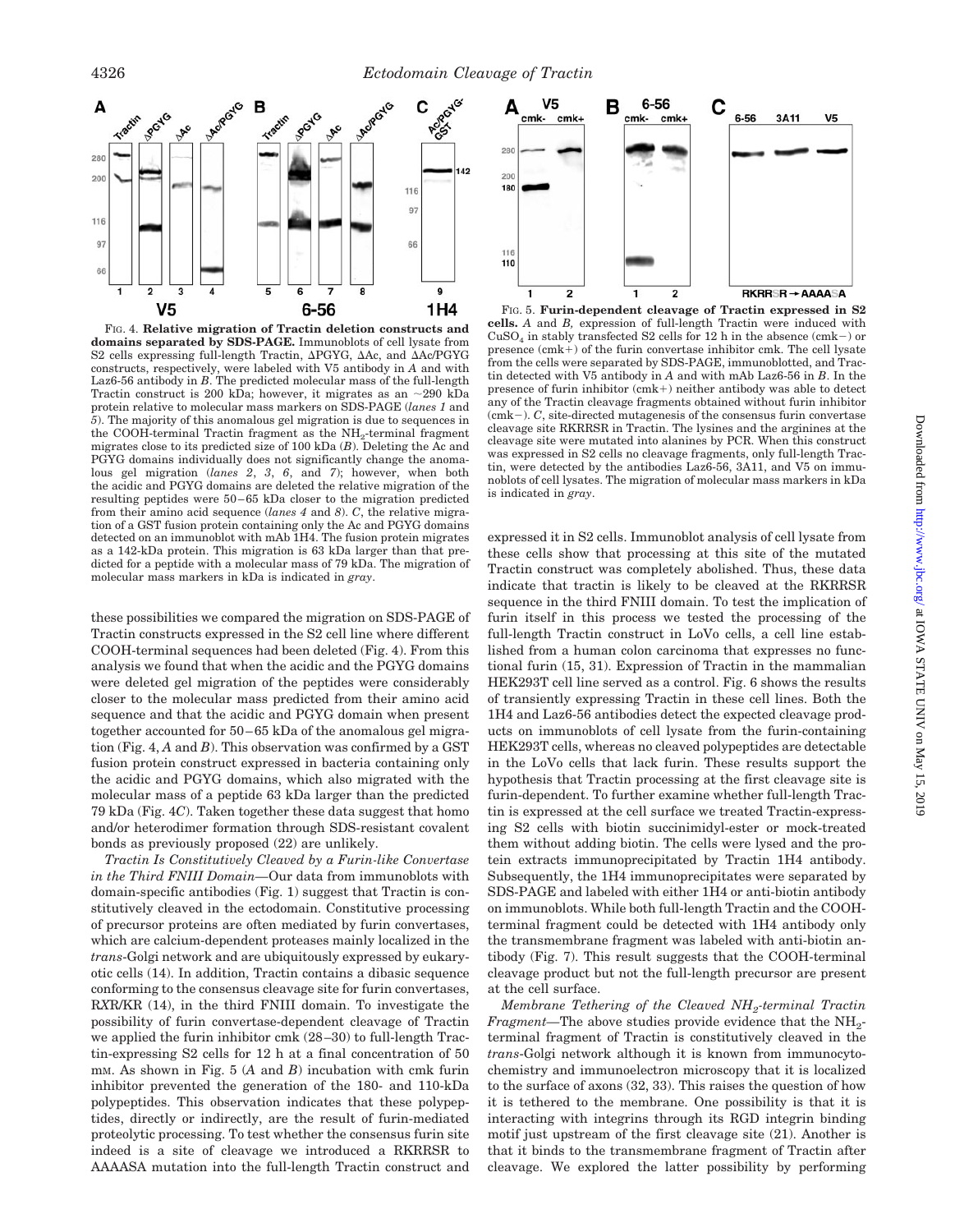

FIG. 6. **Tractin processing in LoVo cells.** LoVo cells do not express any functional furin convertase. In LoVo cells transiently transfected with a full-length Tractin construct no Tractin cleavage fragment can be detected on immunoblots of cell lysate by either mAb 1H4 or Laz6-56 (*lanes 2* and *4*). In contrast, in control furin-expressing HEK293T cells (293T) transiently transfected with the same construct the expected Tractin cleavage fragment is labeled by the respective antibodies (*lanes 1* and *3*). The migration of molecular mass markers in kDa is indicated in *gray*.



FIG. 7. **Full-length Tractin is not present at the cell surface in S2 cells.** Tractin-expressing S2 cells were treated with biotin succinimidyl-ester (biotin  $+$ ) or mock-treated without adding biotin  $(-)$ . The cell lysate from both groups of cells was immunoprecipitated by 1H4 antibody followed by SDS-PAGE and immunoblotting. The immunoblots were labeled with the Tractin antibody 1H4 (*lanes 1* and *2*) and with antibody to biotin (*lanes 3* and *4*). While both full-length Tractin and the COOH-terminal fragment could be detected with 1H4 antibody only the transmembrane fragment was labeled with anti-biotin antibody in biotin-treated S2 cells (*lane 3*). The migration of molecular mass markers in kDa is indicated in *gray*.

cross-immunoprecipitation experiments with Tractin domainspecific antibodies of homogenates from S2 cells stably transfected with a full-length V5-tagged Tractin construct. Fig. 8*A* shows that on immunoblots of immunoprecipitations with the Tractin NH<sub>2</sub>-terminal mAb Laz6-56 the transmembrane Tractin fragment is detected as a 180-kDa band by the mAbs, 3A11, 1H4, and V5. Conversely, on immunoblots of homogenate from these cells immunoprecipitated by V5 antibody to the COOHterminal fragment the NH<sub>2</sub>-terminal fragment is detected by Laz6-56 antibody as a 110-kDa band (Fig. 8*B*). The 1H4 mAb  $co-immunoprecipitates the 110-kDa NH<sub>2</sub>-terminal fragment as$ detected by mAb Laz6-56 (Fig. 8*C*, *lane 1*) from the medium of Tractin-transfected S2 cells in addition to the secreted 160-kDa fragment (Fig. 8*C*, *lane 2*). The 110-kDa band is not immunoprecipitated from non-Tractin-expressing control S2 cells (Fig. 8*C*, *lane* 3). Consistent with these findings the 110-kDa NH<sub>2</sub>-



FIG. 8. The NH<sub>2</sub>-terminal fragment of Tractin interacts with **the COOH-terminal fragment in co-immunoprecipitation assays.** *A*, immunoblots of cell lysate from S2 cells stably transfected with a full-length Tractin construct and immunoprecipitated with the Tractin NH<sub>2</sub>-terminal-specific mAb Laz6-56. The transmembrane Tractin COOH-terminal fragment is detected as a 180-kDa band by the 3A11, 1H4, and V5 mAbs. *B*, on immunoblots of cell lysate from Tractinexpressing S2 cells immunoprecipitated by V5 antibody the  $NH_2$ -terminal Tractin fragment is detected by Laz6-56 antibody as a 110-kDa band. *C*, the 1H4 mAb co-immunoprecipitates the 110-kDa  $NH_2$ -terminal fragment as detected by mAb Laz6-56 (*lane 1*) from the medium of Tractin-expressing S2 cells (S2/Tractin) in addition to the secreted middle fragment of 160 kDa (*lane 2*). The 110-kDa band is not immunoprecipitated from non-Tractin-expressing control S2 cells (*lane 3*).

terminal-containing fragment, but not the 160-kDa middle fragment of Tractin, is found in the cell lysate, which contains cell membranes (Fig. 3*A*). Thus, the cleavage fragments of Tractin interact with each other, and this interaction may provide a means for the NH2-terminal fragment to be tethered to the membrane. To test whether this interaction of the Tractin fragments also occurs in the leech nervous system we performed cross-immunoprecipitation experiments with the Laz6-56 and 1H4 mAbs on protein extracts from leech nerve cords. As indicated by the immunoblots in Fig. 9 (*A* and *B*) both the Laz6-56 and 1H4 antibodies can co-immunoprecipitate the transmembrane as well as the cleaved  $NH_2$ -terminal-secreted fragment demonstrating that the two fragments are likely to interact *in vivo*.

To identify the domain of the transmembrane fragment of Tractin responsible for binding the  $NH_2$ -terminal fragment we tested the ability of various truncated transmembrane expression constructs to interact with the  $NH<sub>2</sub>$ -terminal fragment (Fig. 10). Tractin  $NH<sub>2</sub>$ -terminal fragment obtained from the medium of stably full-length Tractin-expressing S2 cells was bound to Laz6-56-coated protein G beads and incubated with homogenates of cell lysate from  $\Delta Ig/FN$ ,  $\Delta Ig/FN1-3$ , or CTF transiently transfected S2 cells. Subsequently, the protein G beads were spun down, washed, and assayed on immunoblots for the presence of the V5-tagged transmembrane deletion constructs with V5 antibody. In all three constructs the entire sequence  $NH_2$ -terminal to the furin cleavage site located in the middle of the third FNIII domain was deleted. In addition, the remaining part of the third FNIII domain was deleted in the  $\Delta Ig/FN1-3$  construct, and the fourth FNIII domain was further deleted in the  $\Delta Ig/FN$  construct. Fig. 10 shows that of the three deletion constructs only the CTF construct was detected on the immunoblots with V5 antibody. These data suggest that the interaction between the NH<sub>2</sub>-terminal cleavage fragment and the transmembrane fragment is mediated by sequences located in the third FNIII domain just distal to the furin cleavage site.

*Homophilic Adhesion of Tractin-expressing S2 Cells—*To determine the ability of Tractin to mediate homophilic and/or heterophilic interactions we transiently and stably transfected *Drosophila* S2 cells with Tractin expression constructs. Among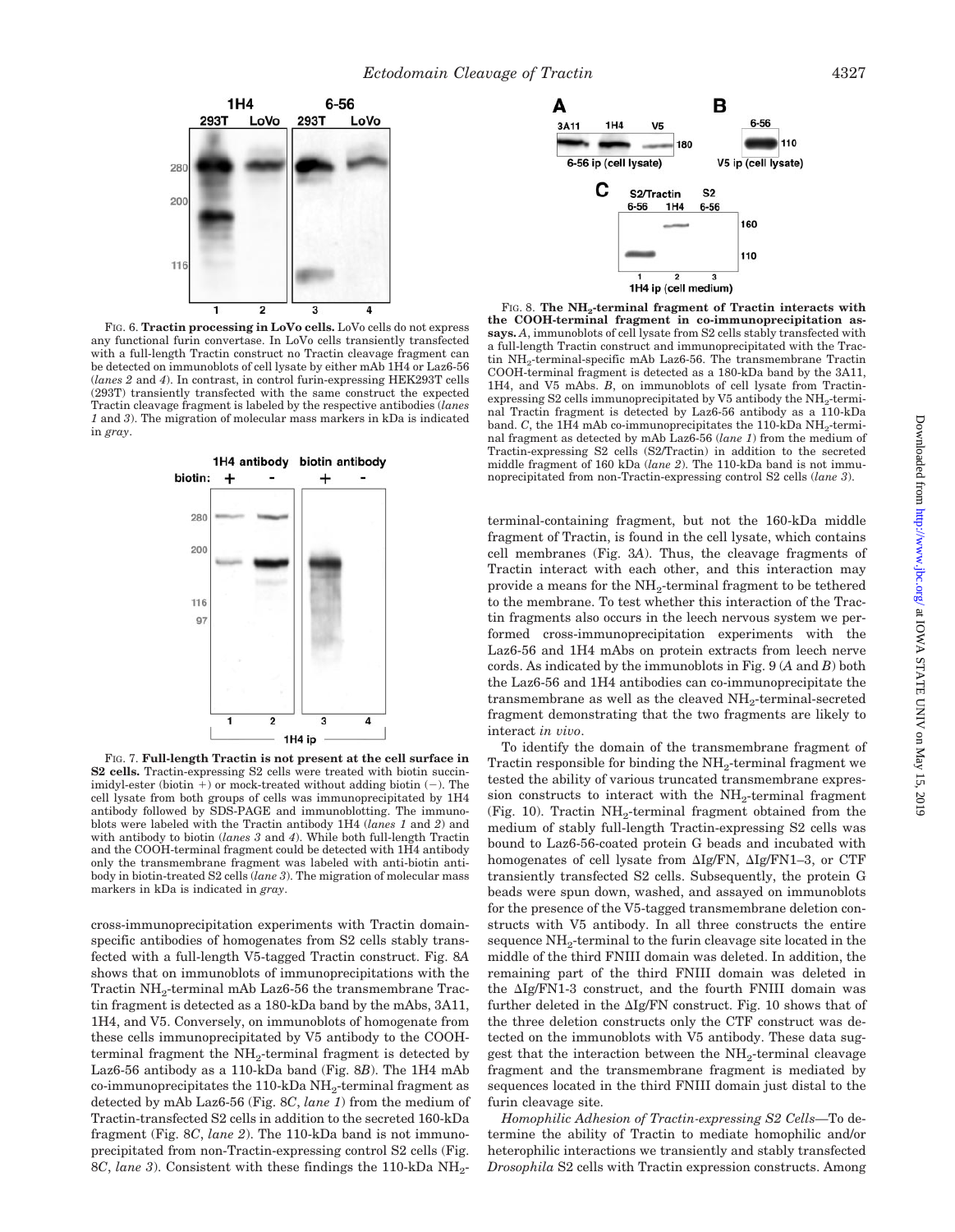

FIG. 9. **The NH2-terminal fragment of Tractin extracted from leech nerve cords interacts with the COOH-terminal Tractin transmembrane fragment.** *A* and *B*, immunoblots of *Haemopis* nerve cord proteins immunoprecipitated with mAbs 1H4 and Laz6-56, respectively, and compared with nerve cord lysate (*lysate*). The immunoblots were labeled with mAb Laz6-56 in *A* and with mAb 1H4 in *B*. Both the Laz6-56 and 1H4 antibodies can co-immunoprecipitate the transmembrane 185 kDa as well as the cleaved 130-kDa NH<sub>2</sub>-terminal fragment, demonstrating that the two fragments are likely to interact *in vivo*. The migration of molecular mass markers in kDa is indicated in *gray*.



FIG. 10. The NH<sub>2</sub>-terminal fragment of Tractin interacts spe**cifically with the third FNIII domain of the COOH-terminal** transmembrane fragment. Tractin NH<sub>2</sub>-terminal fragment was bound to Laz6-56-coated protein G beads and incubated with homogenate of cell lysate from  $\Delta Ig/FN$ ,  $\Delta Ig/FN1-3$ , or CTF Tractin constructexpressing S2 cells. Subsequently, the immunobeads were pelleted and assayed on immunoblots for the presence of the V5-tagged transmembrane deletion constructs with V5 antibody. Of the three deletion constructs only the CTF construct was detected on immunoblots with V5 antibody indicating that the interaction between the NH<sub>2</sub>-terminal cleavage fragment and the transmembrane fragment is mediated by sequences located in the third FNIII domain. The migration of molecular mass markers in kDa is indicated in *gray*.

the stably transfected S2 cell lines one expressed a full-length construct with a COOH-terminal V5 epitope and one expressed a truncated Tractin construct  $(\Delta Ac/PGYG)$  encompassing sequence from the first cleavage site in the third FNIII domain to the COOH-terminal end but lacking the acidic and the collagen-like domains (Fig. 2). S2 cells are ideal for adhesion interaction assays since untransfected cells are non-adhesive (Fig. 11*A*) and do not express any known adhesion molecules (27). When S2 cells are induced with the full-length Tractin construct it leads to cell aggregation (Fig. 11*B*). This aggregation is not observed in cells transfected with the CTF construct (Fig. 12*A*) but is still present when the acidic and PGYG domains are deleted (Fig. 11*C*). These data suggest that the cell adhesive properties reside within sequences of the NH<sub>2</sub>-terminal domain of Tractin. Expression of Tractin in the transfected cell lines was confirmed by confocal imaging of Tractin antibody-labeled cells (Fig. 11*D*) and by immunoblot analysis (data not shown). To directly test whether the induced interaction was homophilic we labeled untransfected S2 cells with DiO (green) and Tractin-transfected S2 cells with DiI (red). Equal numbers of DiO- and DiI-labeled cells were mixed and grown for 12 h. As shown in Fig. 11*E* the Tractin-transfected S2 cells formed pure aggregates of DiI-labeled cells whereas DiO-labeled untransfected S2 cells were scattered and not part of the aggregates. These data suggest that Tractin induces cell adhesion through homophilic interactions mediated by the NH<sub>2</sub>-terminal fragments. To further test whether the NH<sub>2</sub>-terminal fragment is necessary for cell adhesion we added NTF-Fc constructs to S2 cells transfected with Tractin CTF. S2 cells induced to express Tractin CTF are non-adhesive (Fig. 12*A*); however, addition of NTF-Fc to the medium results in aggregation (Fig. 12*B*). In control experiments where Fc fragment only was applied to the medium of the CTF-expressing S2 cells no such aggregation were observed (data not shown). We quantified NTF-Fc induced interaction by counting the number of aggregates containing more than ten cells in experimental *versus* control wells. In thirteen such experiments control wells had  $1.7 \pm 1.3$ aggregates whereas experimental wells in which NTF-Fc had been added had  $21.6 \pm 8.2$  aggregates. This difference is statistically significant on the  $p < 0.001$  level (Student's t test). The induced aggregation is a consequence of specific interactions of Tractin NTF-Fc with FNIII domains 3.5-4 since S2 cells transfected with a COOH-terminal construct where these sequences were deleted do not become adhesive and do not form aggregates in the presence of the NTF-Fc construct (Fig. 12*D*). These findings indicate that tethering of exogeneously provided Tractin NH<sub>2</sub>-terminal fragment to S2 cells expressing only the COOH-terminal fragment can functionally restore the adhesive properties of Tractin.

#### DISCUSSION

In this study we provide evidence that the L1 family CAM Tractin is constitutively cleaved in a furin-dependent process and that the full-length precursor protein does not reach the cell surface. This gives rise to an extracellular  $NH_2$ -terminal fragment and a COOH-terminal transmembrane fragment that form a heterodimer through non-covalent interactions. This processing is similar to that of the Notch receptor where furindependent cleavage in the *trans*-Golgi network also determines the functional structure of the molecule (15, 17). The cleavage site of Tractin, which conforms to the consensus sequence for processing by furin convertases, is found at the same location in the third FNIII domain in a majority of L1 family CAMs (3) including mammalian L1, NrCAM, chick NgCAM, and nematode LAD-1, suggesting this cleavage has a conserved function. This site in mammalian L1 has previously been shown to be sensitive to trypsin (34, 35) as well as to plasmin (36, 37) in cell culture studies; however, the enzyme responsible for *in vivo* L1 cleavage has yet to be determined. Our studies raise the possibility that cleavage by furin convertases may be a general mechanism for L1 family CAM processing. While all Tractin molecules are cleaved at the furin site a fraction of the COOHterminal fragments are additionally cleaved just proximal to the membrane, generating a secreted middle fragment. We do not know the identity of the enzyme responsible for this processing in leech; however, evidence has been presented that this cleavage process, which also takes place with mammalian L1, is mediated by a disintegrin metalloproteinase (19).

Interestingly, the studies performed with limited trypsination of mammalian L1 in cell culture studies indicated that the NH2-terminal fragment generated by this treatment is not released after cleavage from the cell surface (35). Based on this observation it was speculated that it remains in a non-covalent association with its complementary transmembrane cleavage partner (35). In the present study we provide direct experimen-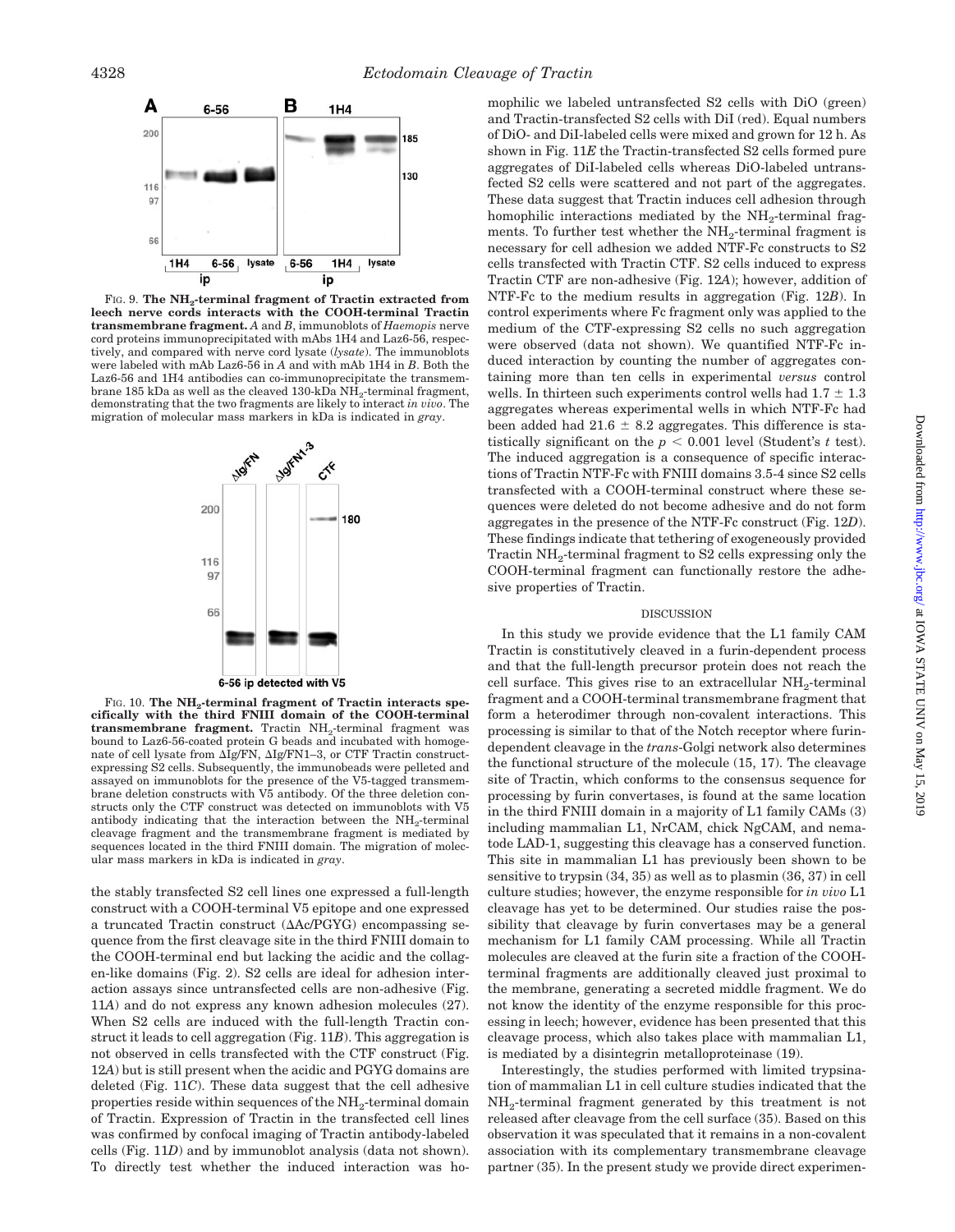FIG. 11. **Aggregation of Tractin-expressing S2 cells.** *A*, non-induced control S2 cells do not adhere. *B*, induction of expression of a full-length Tractin construct in stably transfected S2 cells leads to cell adhesion and the formation of large cell aggregates (*arrows*). *C*, cell aggregates are still present when S2 cells express the Ac/PGYG Tractin construct where the acidic and the PGYG domains are deleted. *D*, confocal image of an aggregate of Tractin-expressing S2 cells labeled with mAb Laz6-56. The antibody labeling is predominantly associated with the cell surface. *E*, homophilic adhesion (*arrow*) of Tractin-transfected S2 cells labeled with DiI (*red*) in a mixture of untransfected S2 cells labeled with DiO (*green*).





FIG. 12. **The NH2-terminal Tractin fragment is necessary for cell aggregation through interaction with the FNIII domains of the transmembrane fragment.** *A*, S2 cells expressing the CTF construct do not adhere. *B*, addition of NTF-Fc fusion protein to the medium of CTF construct-expressing S2 cells induces adhesion and cell aggregation (arrows). C, S2 cells expressing the  $\Delta$ Ig/FN construct do not adhere.  $D$ , addition of NTF-Fc fusion protein to the medium of  $\Delta Ig/FN$ construct-expressing S2 cells does not induce cell aggregation.

tal evidence for this hypothesis. We show that the  $NH<sub>2</sub>$ -terminal fragment of Tractin expressed in S2 cells can be tethered to the membrane by interaction with sequences in the third FNIII domain of the transmembrane fragment and that this interaction is necessary for establishing homophilic cell adhesion. The COOH-terminal transmembrane fragment alone did not promote cell adhesion when expressed in the S2 cells suggesting that *trans* interactions between these fragments do not occur under physiological conditions. Analysis with truncated constructs demonstrated that sequences just distal to the furin cleavage site of the third FNIII domain were necessary for binding of the NH<sub>2</sub>-terminal domain; however, the sequence or

sequences responsible for binding within the  $NH_2$ -terminal domain remains to be determined. Previous studies have shown that multiple regions of the  $NH_2$ -terminal domain of mammalian L1 can interact with the third FNIII domain including several of the Ig domains (35). These findings suggest that several regions of the  $NH<sub>2</sub>$ -terminal fragment may be involved in the binding to the third FNIII domain. Recent studies have suggested that the third FNIII domain in mammalian L1 also plays an important role in homomultimerization leading to trimeric L1 and a concomitant recruitment of integrins by means of *cis* interactions (37). The L1 trimerization is regulated by ligand interactions of the extracellular domain. Interestingly, the multimerization is abolished by proteolytic cleavage within the third FNIII domain (37). However, since Tractin is constitutively cleaved at this site multimerization of Tractin by this mechanism is not likely to occur.

An important issue is whether interactions observed in heterologous cell culture systems also take place *in vivo*. We found that both the Laz6-56 and 1H4 antibodies can co-immunoprecipitate the transmembrane as well as the cleaved  $NH<sub>2</sub>$ -terminal secreted fragment from leech nerve cord extracts strongly indicating that the two fragments also are likely to interact in the nervous system. Interestingly, the secreted middle fragment generated from proteolysis at the furin site as well as just distal to the transmembrane segment is also located to the surface of neurons and axons (22). A likely explanation for this membrane localization is that the middle fragment may interact heterophilic with other molecules. It is well established that many L1 family CAMs can interact with various extracellular matrix components (1, 38) raising the possibility that the secreted middle fragment of Tractin may function as a substrate adhesion molecule by incorporation into the extracellular matrix. Such an interaction may be facilitated by the collagen-like properties of the PGYG domain (22).

Interaction with its own transmembrane cleavage fragment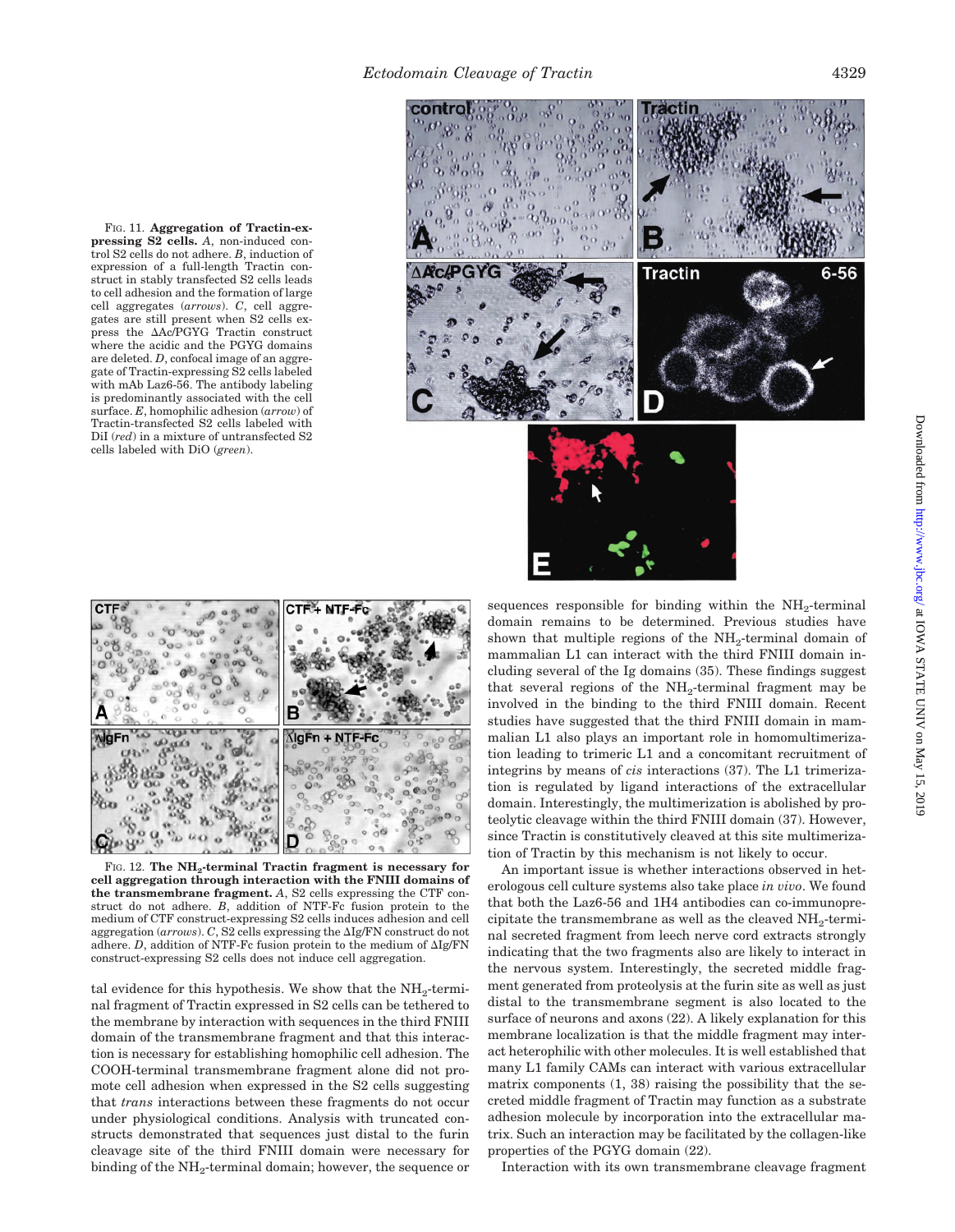may not be the only mechanism for tethering the  $NH<sub>2</sub>$ -terminal fragment of Tractin to the membrane as this fragment contains an RGD integrin-binding motif at the beginning of the third FNIII domain (21). Consequently, the possibility exists that Tractin NH<sub>2</sub>-terminal fragments are linked to integrins as well as to the Tractin COOH-terminal fragment and in this way may provide a capability of signaling through two different signal transduction systems. This notion is supported by the findings that the shedded ectodomain of mammalian L1 interacts with integrins through a RGD motif located in the sixth Ig domain and that this interaction may play a distinct functional role in promoting cell migration (19). Thus, controlled posttranslational proteolysis of CAMs may be a general mechanism for enhancing functional diversity by generating cleaved ectodomains that can bind to different molecules involved in distinct signal transduction pathways or extracellular matrix interactions.

*Acknowledgment—*We thank Dr. Paul Kapke at the Iowa State University Hybridoma Facility for help with maintaining the monoclonal antibody lines.

#### REFERENCES

- 1. Brümmendorf, T., Kenwrick, S., and Rathjen, F. G. (1998) *Curr. Opin. Neurobiol.* **8,** 87–97
- 2. Chen, L., Ong, B., and Bennett, V. (2001) *J. Cell Biol.* **154,** 841–855
- 3. Hortsch, M. (1996) *Neuron* **17,** 587–593
- 4. Kamiguchi, H., Hlavin, M. L., Yamasaki, M., and Lemmon, V. (1998) *Annu. Rev. Neurosci.* **21,** 97–125 5. Demyanenko, G. P., Tsai, A. Y., and Maness, P. F. (1999) *J. Neurosci.* **19,**
- 4907–4920
- 6. Wong, E. V., Kenwrickm S., Willemsm P., and Lemmon, V. (1995) *Trends Neurosci.* **18,** 168–172
- 7. Cohen, N. R., Taylor, J. S. H., Scott, L. B., Guillery, R. W., Soriano, P., and Furley, A. J. W. (1997) *Curr. Biol.* **7,** 26–33
- 8. Dahme, M., Bartsch, U., Martini, R., Anliker, B., Schachner, M., and Mantei, N. (1997) *Nat. Genet.* **17,** 346–349
- 9. Hall, S. G., and Bieber, A. J. (1996) *J*. *Neurobiol.* **32,** 325–340
- 10. Bru¨mmendorf, T., and Lemmon, V. (2001) *Curr. Opin. Cell Biol.* **13,** 611–618
- 11. Johansen, J., and Johansen, K. M. (1997) *Crit. Rev. Eukaryotic Gene. Expr.* **7,** 95–116
- 12. Hooper, N. M., Karran, E. H., and Turner, A. J. (1997) *Biochem. J.* **321,** 265–279
- 13. Blobel, C. P. (1997) *Cell* **90,** 589–592
- 14. Nakayama, K. (1997) *Biochem. J.* **327,** 625–635
- 15. Logeat, F., Bessia, C., Brou, C., LeBail, O., Jarriault, S., Seidah, N. G., and Israël, A. (1998) Proc. Natl. Acad. Sci. U. S. A. 95, 8108-8112
- 16. Pan, D., and Rubin, G. M. (1997) *Cell* **90,** 271–280
- 17. Blaumueller, C. M., Qi, H., Zagouras, P., and Artavanis-Tsakonas, S. (1997) *Cell* **90,** 281–291
- 18. Fambrough, D. F., Pan, D., Rubin, G. M., and Goodman, C. S. (1996) *Proc. Natl. Acad. Sci. U. S. A.* **93,** 13233–13238
- 19. Mechtersheimer, S., Gutwein, P., Agmon-Levin, N., Stoeck, A., Oleszewski, M., Riedle, S., Fogel, M., Lemmon, V., and Altevogt, P. (2001) *J. Cell Biol.* **155,** 661–673
- 20. Flaster, M. S., Schley, M., and Zipser, B. (1983) *Brain Res.* **277,** 196–199
- 21. Huang, Y., Jellies, J., Johansen, K. M., and Johansen, J. (1997) *J. Cell Biol.* **138,** 143–157
- 22. Jie, C., Xu, Y., Wang, D., Luiken, D., Zipser, B., Jellies, J., Johansen, K. M., and Johansen, J. (2000) *Biochim. Biophys. Acta* **1479,** 1–14
- 23. Harlow, E., and Lane, E. (1988) *Antibodies: A Laboratory Manual.* Cold Spring Harbor Laboratory, Cold Spring Harbor, NY
- 24. Sambrook, J., Fritsch, E. F., Maniatis, T. (1989) *Molecular Cloning: A Laboratory Manual.* 2nd edition. Cold Spring Harbor Laboratory, Cold Spring Harbor, NY
- 25. Laemmli, U. K. (1970) *Nature* **227,** 680–685
- 26. Towbin, H., Staehelin, T., and Gordon, J. (1979) *Proc. Natl. Acad. Sci. U. S. A.* **76,** 4350–4354
- 27. Hortsch, M., O'Shea, K. S., Zhao, G., Kim, F., Vallejo, Y., and Dubreuil, R. R. (1998) *Cell Adhesion Comm.* **5,** 61–73
- 28. Garten, W., Hallenberger, S., Ortmann, D., Schäfer, W., Vey, M. H., Angliker, H., Shaw, E., and Klenk, H. D. (1994) *Biochimie* (*Paris*) **76,** 217–225
- 29. Seidah, N. G., Chretien, M., and Day, R. (1994) *Biochimie* (*Paris*) **76,** 197–209
- 30. Schäcke, H., Schumann, H., Hammami-Hauasli, N., Raghunath, M., and Bruckner-Tuderman, L. (1998) *J. Biol. Chem.* **273,** 25937–25943
- 31. Takahashi, S., Kasai, K., Hatsuzawa, K., Kitamura, N., Misumi, Y., Ikehara, Y., Murakami, K., and Nakayama, K. (1993) *Biochem. Biophys. Res. Commun.* **15,** 1019–1026
- 32. McKay, R. D. G., Hockfield, S., Johansen, J., Thompson, I., and Frederiksen, K. (1983) *Science* **222,** 788–794
- 33. Johansen, K. M., Kopp, D. M., Jellies, J., and Johansen, J. (1992) *Neuron* **8,** 559–572
- 34. Sadoul, K., Sadoul, R., Faissner, A., and Schachner, M. (1988) *J. Neurochem.* **50,** 510–521
- 35. Holm, J., Appel, F., and Schachner, M. (1995) *J. Neurosci. Res.* **42,** 9–20
- 36. Nayeem, N., Silletti, S., Yang, X., Lemmon, V. P., Reisfeld, R. A., Stallcup, W. B., and Montgomery, A. M. (1999) *J. Cell Sci.* **112,** 4739–4749
- 37. Silletti, S., Mei, F., Sheppard, D., and Montgomery, A. M. (2000) *J. Cell Biol.* **149,** 1485–1501
- 38. Kamiguchi, H., and Lemmon, V. (2000) *Curr. Opin. Cell Biol.* **12,** 598–605